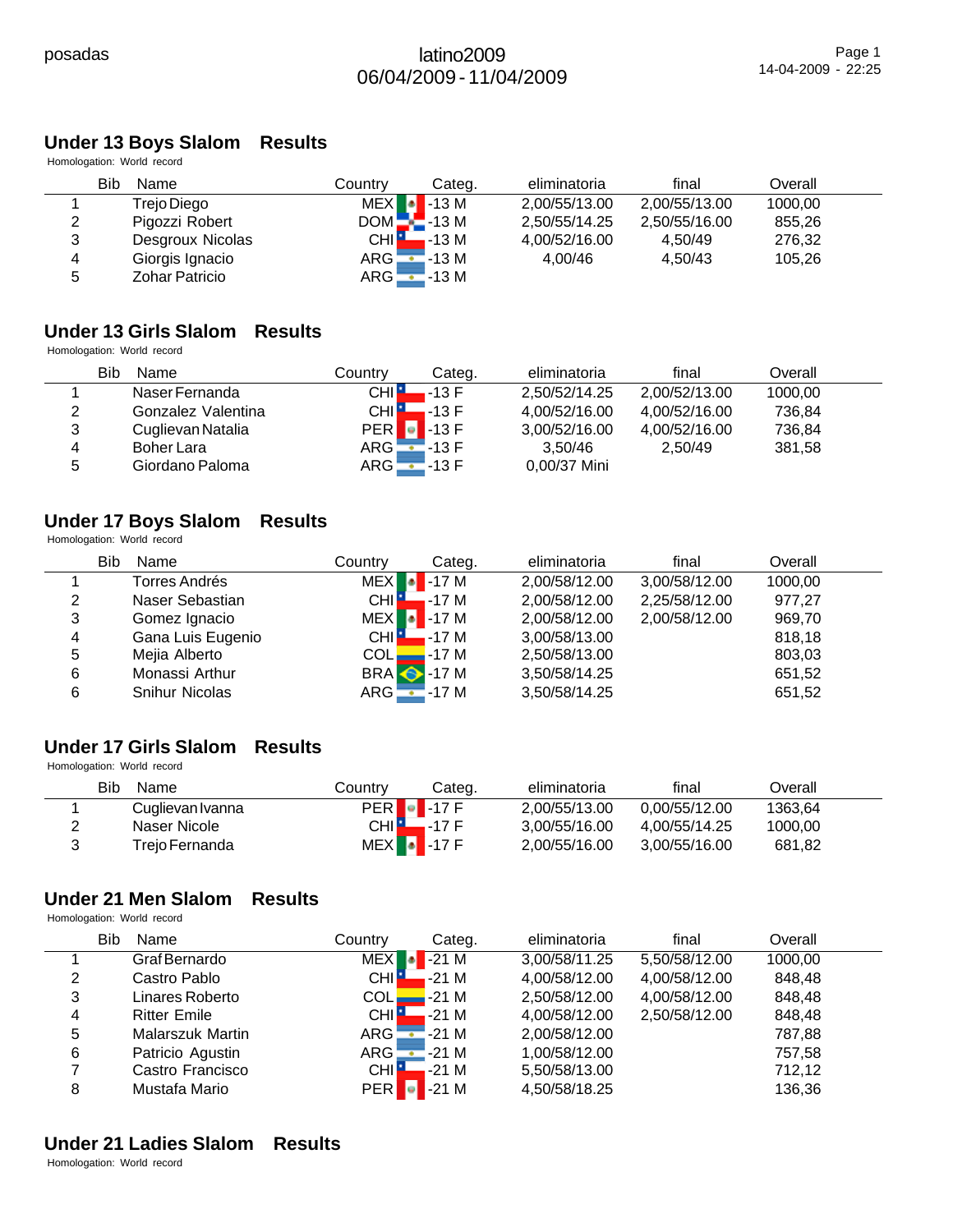|   | Bib<br>Name    | Countrv                    | Cateɑ. | eliminatoria  | final         | Dverall |  |
|---|----------------|----------------------------|--------|---------------|---------------|---------|--|
|   | Delgado Angela | COL <mark>.</mark>         | 7-21 F | 3.50/55/13.00 | 1.00/55/12.00 | 1000.00 |  |
| ∸ | Negrao Juliana | <b>BRA</b> $\bullet$ -21 F |        | 3.00/55/13.00 | 5.00/55/13.00 | 920,00  |  |

# **Open Men Slalom Results**

Homologation: World record

|   | Bib<br>Name          | Countrv          | Categ. | eliminatoria  | final         | Overall |  |
|---|----------------------|------------------|--------|---------------|---------------|---------|--|
|   | Julio Javier         | ARG:             | Ope M  | 2,00/58/10.75 | 1,00/58/10.75 | 1000,00 |  |
| 2 | Renosto Jorge        | ARG.             | Ope M  | 0,50/58/11.25 | 3,00/58/11.25 | 868.42  |  |
| 3 | Graf Bernardo (O)    | MEX <sup>1</sup> | Ope M  | 0,50/58/12.00 | 3,00/58/11.25 | 868.42  |  |
| 4 | Chicharro Diego      | <b>CHIL</b>      | Ope M  | 2,50/58/12.00 | 1,50/58/11.25 | 828,95  |  |
| 5 | Mejia Alberto (O)    | <b>COL</b>       | Ope M  | 0,50/58/12.00 | 0,50/58/12.00 | 644,74  |  |
| 6 | López Martín (O)     | ARG -            | Ope M  | 1,50/58/12.00 | 1,50/58/13.00 | 671,05  |  |
|   | <b>Torres Arturo</b> | <b>MEX</b>       | Ope M  | 0,50/58/18.25 |               | 13,16   |  |

# **Open Ladies Slalom Results**

Homologation: World record

|   | Bib<br>Name          | Countrv          | Categ.    | eliminatoria  | final         | Overall |  |
|---|----------------------|------------------|-----------|---------------|---------------|---------|--|
|   | Vinuales Veronica    | ARG              | Ope F     | 2.50/55/14.25 | 3.00/55/12.00 | 1800.00 |  |
| 2 | Negrao Juliana (O)   |                  | BRA Ope F | 4,00/55/14.25 | 3,00/55/13.00 | 1400.00 |  |
| 3 | Cuglievan Ivanna (O) |                  | PER Ope F | 1,50/55/13.00 | 2,00/55/13.00 | 1333,33 |  |
| 4 | Naser Nicole (O)     | CHI <sup>1</sup> | Ope F     | 3,00/55/14.25 | 4.00/55/16.00 | 1000.00 |  |
| 5 | Mara Malarczuk       | $ARG -$          | Ope F     | 3,00/55/18.25 | 3,00/55/18.25 | 200,00  |  |

# **Senior 1 Men Slalom Results**

Homologation: World record

|   | Bib<br>Name          | Countrv            | Categ. | eliminatoria  | final         | Overall |  |
|---|----------------------|--------------------|--------|---------------|---------------|---------|--|
|   | López Martín         | ARG <mark>:</mark> | Se1 M  | 6.00/55/14.25 | 3.00/55/11.25 | 1000.00 |  |
| 2 | Giordano Carlos      | ARG -              | Se1 M  | 0.50/55/12.00 | 2.50/55/12.00 | 803,03  |  |
| 3 | Giorgis German       | ARG <mark>-</mark> | 'Se1 M | 2.50/55/13.00 | 4.00/55/13.00 | 666.67  |  |
| 4 | Castro Larrain Pablo | CHI <b>E</b>       | .Se1 M | 3.00/55/14.25 | 3.00/55/13.00 | 636,36  |  |

# **Senior 1 Ladies Slalom Results**

Homologation: World record

| <b>Bib</b> | Name                       | ⊃ountr∨                             | ∶ateα   | <br>eliminatoria | <br>tınal         | )verall |  |
|------------|----------------------------|-------------------------------------|---------|------------------|-------------------|---------|--|
|            | Aznarez<br>Maria<br>. Ines | $\wedge$ DC $\ddot{\wedge}$<br>ANG. | -<br>∹≏ | ∠.00/52          | .00/55/<br>/18.25 | 10,00   |  |

# **Senior 2 Men Slalom Results**

|   | <b>Bib</b><br>Name   | Country          | Categ.             | eliminatoria  | final                                       | Overall |  |
|---|----------------------|------------------|--------------------|---------------|---------------------------------------------|---------|--|
|   | Cuglievan Juan C     | <b>PER</b>       | Se <sub>2</sub> M  | 0,50/55/10.75 | 3,00/55/11.25                               | 1328,12 |  |
| 2 | Rosemberg Ruben      | CHI.             | Se2 M              | 1,50/55/11.25 | 2,00/55/11.25<br>(Tiebreak: 2,00/55/11.25)  | 1187,50 |  |
| 3 | Peschiera Gonzalo    |                  | PER <b>C</b> Se2 M | 1,50/55/11.25 | 2.00/55/11.25<br>(Tie break: 1,50/55/11.25) | 1187,50 |  |
| 4 | Negrao Rafael        |                  | BRA Se2 M          | 3.00/55/11.25 | 1.50/55/11.25                               | 1218,75 |  |
| 5 | <b>Ritter Robert</b> | <b>CHI</b>       | Se2 M              | 2,00/55/12.00 | 2,50/55/14.25                               | 1000,00 |  |
| 6 | Desgroux Carlos      | CHI <sup>1</sup> | Se2 M              | 2,00/55/13.00 |                                             | 812,50  |  |
| ⇁ | Collazo Carlos       | ARG !            | Se2 M              | 3,50/55/16.00 |                                             | 484.38  |  |
| 8 | Crudele Jorge        | ARG !            | Se2 M              | 5,00/55/18.25 |                                             | 343,75  |  |
| 9 | Lassaga Alejandro    | ARG:             | Se2 M              | 0,25/55/18.25 |                                             | 195,31  |  |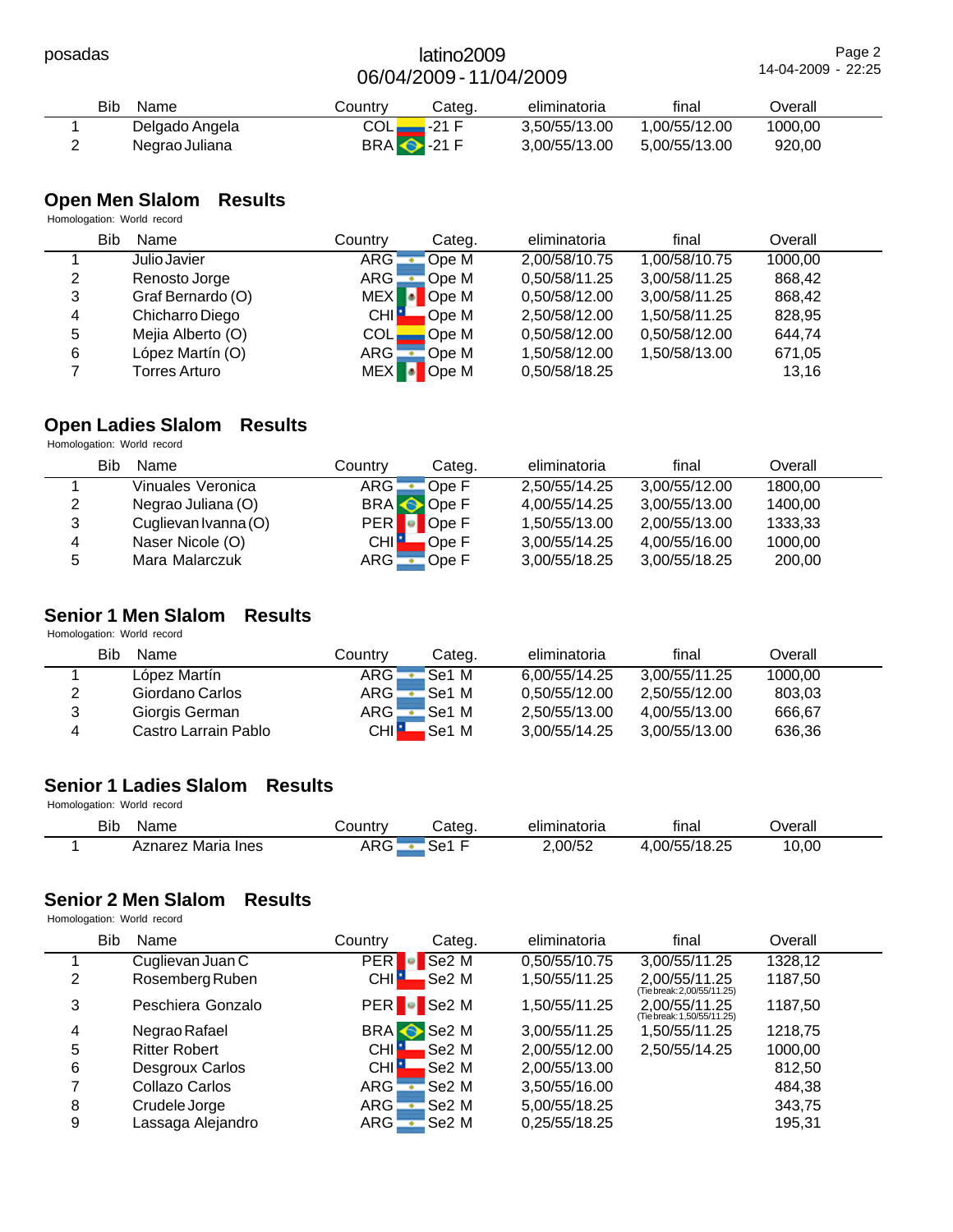# **Senior 2 Ladies Slalom Results**

# **Under 13 Boys Tricks Results**

Homologation: World record

|               | Bib<br>Name     | Countrv         | Categ.               | eliminatoria | final | ⊃verall |  |
|---------------|-----------------|-----------------|----------------------|--------------|-------|---------|--|
|               | Trejo Diego     | <b>MEX</b><br>м | $\blacksquare$ -13 M | 4040         | 4540  | 1000,00 |  |
| ົ<br><u>_</u> | Giorgis Ignacio | ARG             | $-13M$               | 1340         | 1770  | 389,87  |  |
| ⌒             | Zohar Patricio  | ARG'            | $-13M$               | 870          | 650   | 191,63  |  |

# **Under 13 Girls Tricks Results**

Homologation: World record

|        | Bib<br>Name        | Countrv      | Categ.               | eliminatoria | final | ⊃verall |  |
|--------|--------------------|--------------|----------------------|--------------|-------|---------|--|
|        | Cuglievan Natalia  |              | $PER$ $\bullet$ 13 F | 3430         | 3670  | 1048.57 |  |
| ◠<br>∸ | Naser Fernanda     | CHI <b>F</b> | $-13$ F              | 3110         | 3500  | 1000,00 |  |
| 3      | Gonzalez Valentina | CHI L        | $-13 F$              | 1110         | 1820  | 520,00  |  |
| 4      | Giordano Paloma    | ARG !        | .-13 F               | 530          | 400   | 151.43  |  |

# **Under 17 Boys Tricks Results**

Homologation: World record

|   | Bib<br>Name     | Countrv      | Cateɑ.                | eliminatoria | final | Overall |  |
|---|-----------------|--------------|-----------------------|--------------|-------|---------|--|
|   | Torres Andrés   |              | $MEX$ -17 M           | 4970         | 6790  | 1000.00 |  |
| ∼ | Mejia Alberto   |              | COL <b>____</b> -17 M | 4370         | 3750  | 643.59  |  |
| າ | Naser Sebastian | <b>CHILL</b> | —-17 M                | 810          | 3430  | 505.15  |  |
|   | Gomez Ignacio   |              | $MEX$ $\bullet$ -17 M | 2770         | 2610  | 407,95  |  |

# **Under 17 Girls Tricks Results**

Homologation: World record

| Bib<br>Name                | Country          | Cateq.              | eliminatoria | final | )verall |  |
|----------------------------|------------------|---------------------|--------------|-------|---------|--|
| Naser Nicole               | CHI∥             | ィフ ロ<br>- 1         | 4000         | 4870  | 1000,00 |  |
| <sup>-</sup> reio Fernanda | MEX <sup>1</sup> | $\blacksquare$ 17 F | 3610         | 3730  | 765,91  |  |

#### **Under 21 Men Tricks Results**

Homologation: World record

|   | Bib<br>Name         | Countrv      | Categ.      | eliminatoria | final | Overall |  |
|---|---------------------|--------------|-------------|--------------|-------|---------|--|
|   | Graf Bernardo       |              | $MEX$ -21 M | 4530         | 3710  | 1000,00 |  |
|   | Malarszuk Martin    | ARG <b>-</b> | -21 M       | 2930         | 3630  | 801,32  |  |
| 2 | <b>Ritter Emile</b> | <b>CHIL</b>  | $-21M$      | 4260         | 3500  | 940.40  |  |
| 4 | Linares Roberto     | COLL         | -21 M       | 2900         | 2080  | 640,18  |  |
| 5 | Patricio Agustin    | ARG <b>-</b> | $-21M$      | 1920         |       | 423.84  |  |

#### **Under 21 Ladies Tricks Results**

Homologation: World record

|   | <b>Bib</b><br>Name | Country                    | Categ.            | eliminatoria | final | ⊃verall |  |
|---|--------------------|----------------------------|-------------------|--------------|-------|---------|--|
|   | Delgado Angela     | COL                        | $\Omega$ $\Omega$ | 5220         | 6550  | 1000,00 |  |
| - | Negrao Juliana     | <b>BRA</b> $\bullet$ -21 F |                   | 2380         | 3030  | 462,60  |  |

#### **Open Men Tricks Results**

| $ -$<br><br><b>T</b> verall<br>Bib<br>tinal<br>)lir<br>، دء<br>попа<br>$\mathbf{u}$<br>סוווס<br>__ |  |
|----------------------------------------------------------------------------------------------------|--|
|----------------------------------------------------------------------------------------------------|--|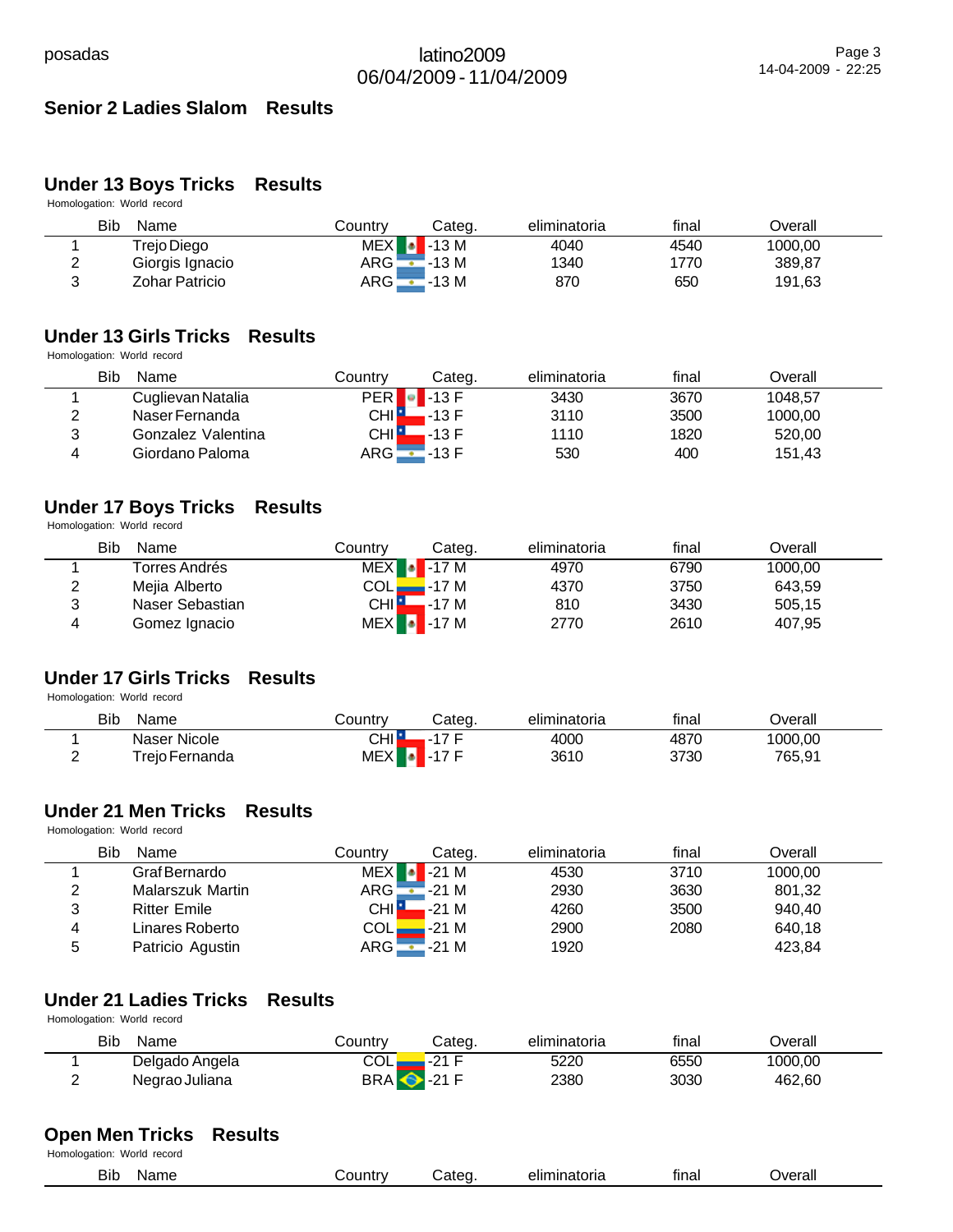Page 4 14-04-2009 - 22:25

|   | Bib<br>Name          | Countrv          | Categ. | eliminatoria | final | Overall |  |
|---|----------------------|------------------|--------|--------------|-------|---------|--|
|   | Julio Javier         | <b>ARG</b>       | Ope M  | 9560         | 7870  | 1000,00 |  |
| 2 | Renosto Jorge        | <b>ARG</b>       | Ope M  | 9170         | 7670  | 959,21  |  |
| 3 | <b>Torres Arturo</b> | <b>MEX</b>       | Ope M  | 5760         | 6010  | 628,66  |  |
| 4 | Mejia Alberto (O)    | <b>COL</b>       | Ope M  | 3960         | 4390  | 459,21  |  |
| 5 | Graf Bernardo (O)    | MEX <sup>1</sup> | Ope M  | 3510         | 4070  | 425,73  |  |
| 6 | López Martín (O)     | ARG              | Ope M  | 3220         | 3420  | 357,74  |  |
|   | Chicharro Diego      | <b>CHI</b>       | Ope M  | 2670         |       | 279,29  |  |
| 8 | Muñoz Miguel         | ARG              | Ope M  | 2220         |       | 232,22  |  |

# **Open Ladies Tricks Results**

Homologation: World record

| <b>Bib</b><br>Name | Countrv            | Cateɑ.    | eliminatoria | final | Overall |  |
|--------------------|--------------------|-----------|--------------|-------|---------|--|
| Naser Nicole (O)   | CHI <mark>H</mark> | Ope F     | 4740         | 4250  | 1000.00 |  |
| Negrao Juliana (O) |                    | BRA Ope F | 2580         | 3030  | 639,24  |  |

# **Senior 1 Men Tricks Results**

Homologation: World record

|   | <b>Bib</b><br>Name | Countrv      | Cateɑ. | eliminatoria | final | Overall |  |
|---|--------------------|--------------|--------|--------------|-------|---------|--|
|   | López Martín       | ARG -        | Se1 M  | 3420         | 2920  | 1000,00 |  |
| ີ | Giorgis German     | ARG <b>-</b> | Se1 M  | 2740         | 2190  | 801,17  |  |
| ົ | Giordano Carlos    | ARG          | Se1 M  | 2640         | 1230  | 771,93  |  |

# **Senior 2 Men Tricks Results**

Homologation: World record

| Bib    | Name                 | Countrv                    | Cateɑ.             | eliminatoria | final | Overall |  |
|--------|----------------------|----------------------------|--------------------|--------------|-------|---------|--|
|        | Negrao Rafael        |                            | BRA Se2 M          | 3520         | 3220  | 1201.37 |  |
| ົ<br>← | <b>Ritter Robert</b> | CHI <mark>H</mark>         | <sub>≀</sub> Se2 M | 2640         | 2930  | 1000.00 |  |
| 3      | Crudele Jorge        | ARG -                      | Se2 M              | 2130         | 2360  | 805.46  |  |
| 4      | Lassaga Alejandro    | $\mathsf{ARG} \sqsubseteq$ | Se2 M              | 490          | 370   | 167,24  |  |

# **Under 13 Boys Jump Results**

Homologation: World record

|          | <b>Bib</b><br>Name | こountrv               | Categ. | eliminatoria | final | Dverall |  |
|----------|--------------------|-----------------------|--------|--------------|-------|---------|--|
|          | Trejo Diego        | $MEX$ $\bullet$ -13 M |        | 28,9m        | 28.9m | 1000,00 |  |
| <u>_</u> | Pigozzi Robert     | $DOM$ -13 M           |        | 20.7m        | 22.3m | 258,43  |  |

#### **Under 13 Girls Jump Results**

Homologation: World record

| <b>Bib</b><br>$\sim$ | ם ווכ                 |     |                                           | -----<br>лю<br>-     | <br>tınal | احتصدا<br>erall |
|----------------------|-----------------------|-----|-------------------------------------------|----------------------|-----------|-----------------|
|                      | ΝS<br>' IUc<br>.<br>. | ◡⊓ા | $\sim$ $\sim$ $\sim$ $\sim$ $\sim$ $\sim$ | .3m<br>$\sim$ $\sim$ | <br>__    | ,,,             |

# **Under 17 Boys Jump Results**

|                | Bib<br>Name       | Countrv            | Categ.                | eliminatoria | final | Overall |  |
|----------------|-------------------|--------------------|-----------------------|--------------|-------|---------|--|
|                | Mejia Alberto     | <b>COLI</b>        | $-17M$                | 43.7m        | 47.0m | 1000,00 |  |
| $\overline{c}$ | Naser Sebastian   | CHI <mark>L</mark> | $-17M$                | 39.4m        | 41.9m | 811,11  |  |
| 3              | Gomez Ignacio     |                    | $MEX$ $\bullet$ -17 M | 38.1m        | 40.1m | 744.44  |  |
| 4              | Torres Andrés     |                    | $MEX$ -17 M           | 37,2m        | 40.1m | 744.44  |  |
| 5              | Gana Luis Eugenio | <b>CHI</b>         | $-17M$                | 30.4m        | 31,3m | 418,52  |  |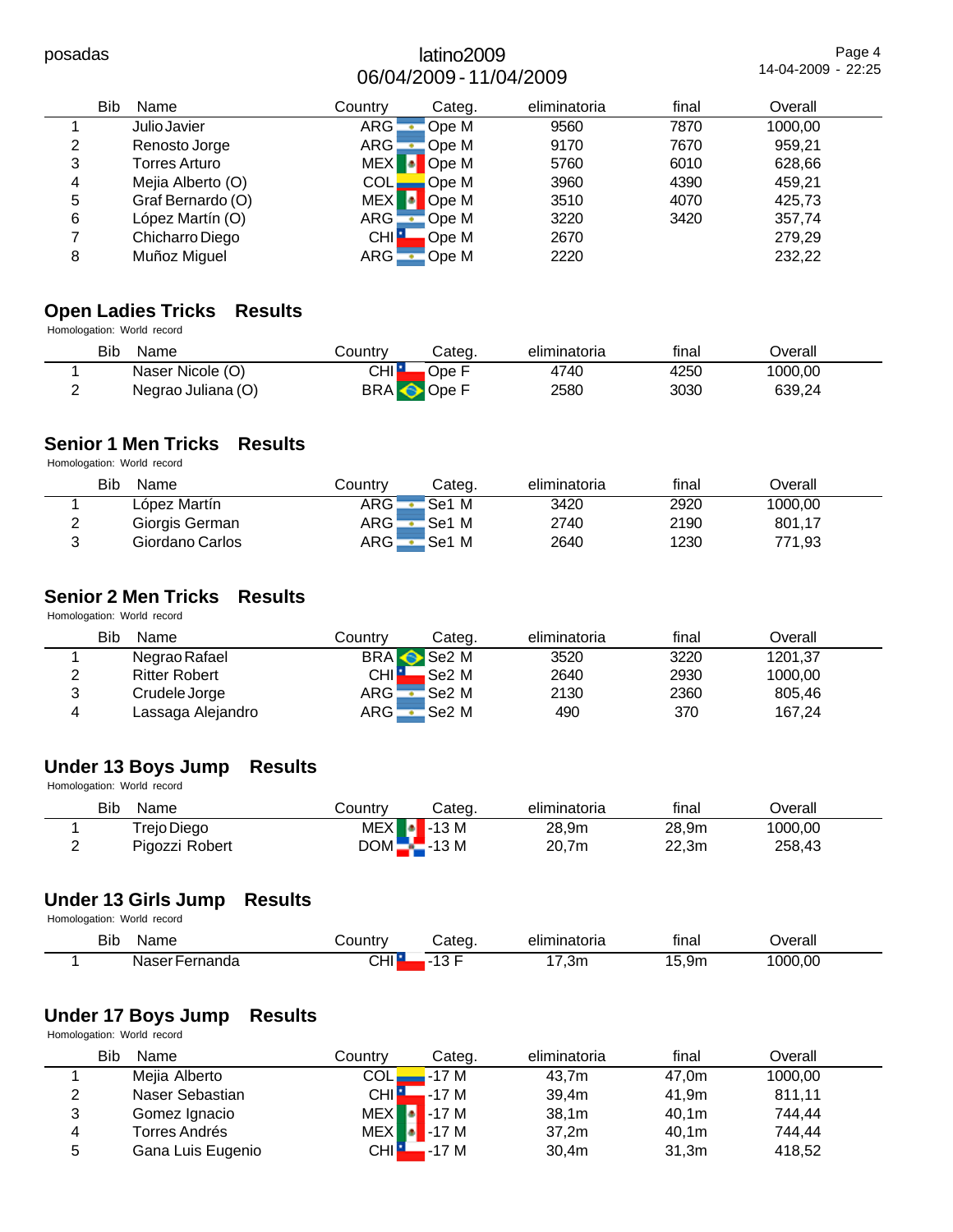# **Under 17 Girls Jump Results**

Homologation: World record

| <b>Bib</b> | Name              | ∟ountr∨ | ∵ateɑ           | eliminatoria | <br>tınal | ∪erall  |  |
|------------|-------------------|---------|-----------------|--------------|-----------|---------|--|
|            | .<br>Naser Nicole | CHI I   | . .<br>-<br>. . | 24,3m        | 26,2m     | 1000.00 |  |

# **Under 21 Men Jump Results**

Homologation: World record

|   | <b>Bib</b><br>Name  | Country                    | Categ.                | eliminatoria      | final | Overall |  |
|---|---------------------|----------------------------|-----------------------|-------------------|-------|---------|--|
|   | Castro Pablo        | <b>CHI:</b>                | $-21M$                | 50.1m             | 52.1m | 1193,83 |  |
| 2 | Linares Roberto     | $\mathsf{COL}\blacksquare$ | $-21M$                | 46.8m             | 47.7m | 1000,00 |  |
| 3 | <b>Ritter Emile</b> | CHI H                      | $-21M$                | 46.7m             | 46.9m | 964.76  |  |
| 4 | Graf Bernardo       |                            | $MEX$ $\bullet$ -21 M | 41.8m             | 39.7m | 740,09  |  |
| 5 | Malarszuk Martin    |                            | $ARG - 21 M$          | 25.9 <sub>m</sub> | 24.7m | 39,65   |  |
| 6 | Patricio Agustin    |                            | $ARG - 21 M$          | 33,7m             |       | 383,26  |  |

#### **Under 21 Ladies Jump Results**

#### **Open Men Jump Results**

Homologation: World record

|   | Bib<br>Name       | Countrv      | Categ.         | eliminatoria | final | Overall |  |
|---|-------------------|--------------|----------------|--------------|-------|---------|--|
|   | Julio Javier      | ARG -        | Ope M          | 57.1m        | 58.0m | 1000,00 |  |
| 2 | Torres Arturo     | <b>MEX</b>   | <b>D</b> Ope M | 47.3m        | 46.7m | 675.76  |  |
| 3 | Mejia Alberto (O) | COLI         | Ope M          | 45.4m        | 46.4m | 648.48  |  |
| 4 | López Martín (O)  | ARG          | Ope M!         | 43.7m        | 44.7m | 596.97  |  |
| 5 | Renosto Jorge     | $ARG$ $\Box$ | 'Ope M         | 45.9m        | 44.6m | 633,33  |  |
| 6 | Graf Bernardo (O) | <b>MEX</b>   | Ope M          | 41.6m        | 42.7m | 536,36  |  |

#### **Open Ladies Jump Results**

Homologation: World record

| <b>Bib</b> | Name         | ountr∨ٽ | Categ | eliminatoria | $\cdots$<br>tınal | ⊃verall |  |
|------------|--------------|---------|-------|--------------|-------------------|---------|--|
|            | Naser Nicole | CHI∥    | )pe   | 25,0m        | າ⊳<br>.8n         | 1000,00 |  |

#### **Senior 1 Men Jump Results**

Homologation: World record

| <b>Bib</b><br>Name | こountry            | Categ. | eliminatoria | final | ⊃verall |  |
|--------------------|--------------------|--------|--------------|-------|---------|--|
| López Martín       | ARG                | Se1 M  | 44,9m        | 43,6m | 1000.00 |  |
| Giorgis German     | ARG <mark>.</mark> | Se1 M  | 34.8m        | 36,3m | 654,62  |  |

#### **Senior 2 Men Jump Results**

Homologation: World record

| Bit<br>Name    | ountrv     | ateo     | <br>eliminatoria | $\cdots$<br>tınaı | ס∨erall |  |
|----------------|------------|----------|------------------|-------------------|---------|--|
| Ritter<br>nher | <b>CHI</b> | M<br>Se2 | 4m               | 6n<br>$-$         | 1000.00 |  |

# **Under 13 Boys Overall Results**

| <b>Bib</b><br>Name | ountryٽ          | Categ  | Slalom  | ricks   | Jump    | Jverall |
|--------------------|------------------|--------|---------|---------|---------|---------|
| Freio Dieao        | <b>MEX</b><br>lа | $-13M$ | 1000,00 | 1000,00 | 1000,00 | 3000.00 |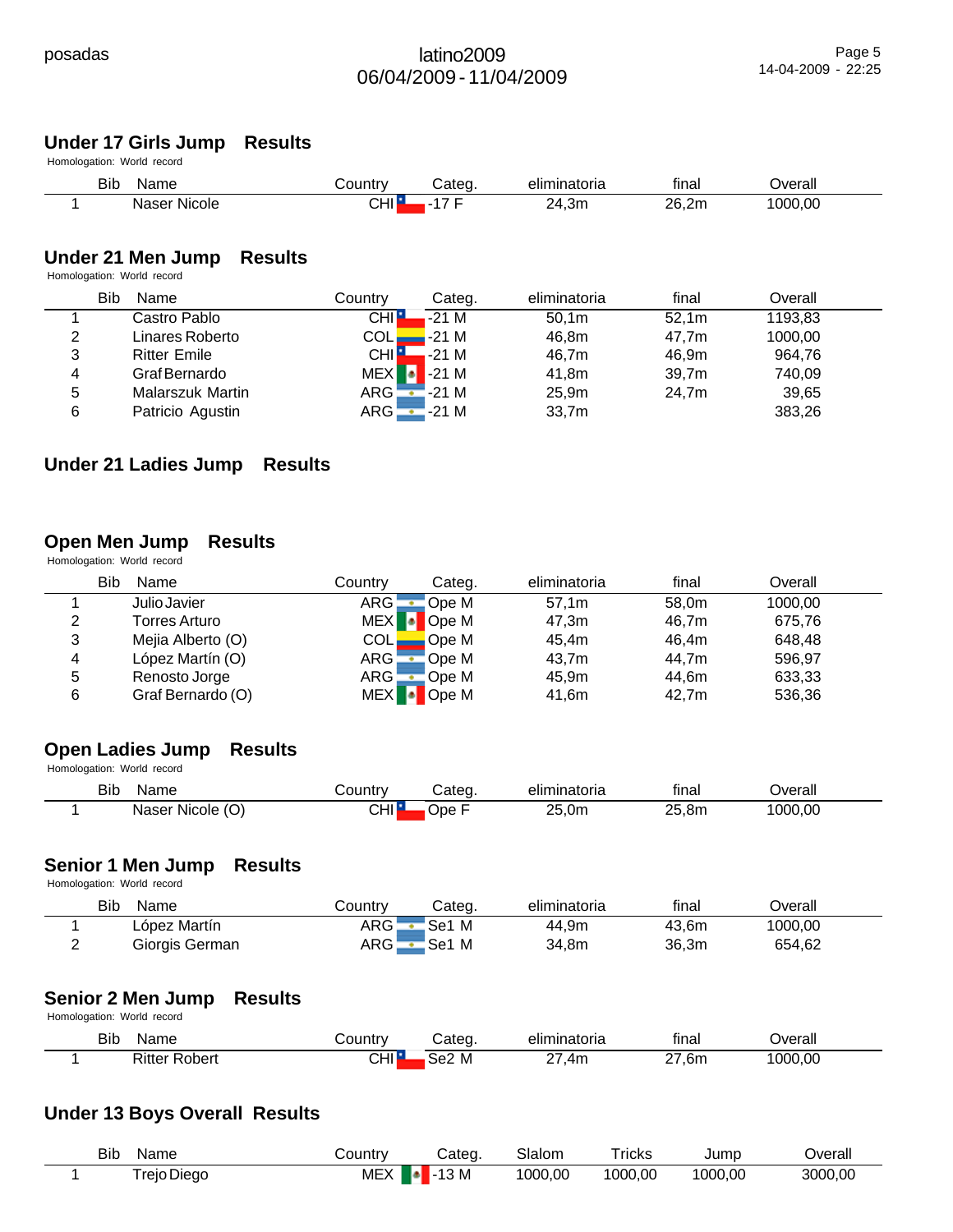# **Under 13 Girls Overall Results**

| Bib<br>Name    | ∟ountr∨ت | ;ateq  | Slalom  | ricks   | Jumc    | Jverall |
|----------------|----------|--------|---------|---------|---------|---------|
| Naser Fernanda | CHI      | $\sim$ | 1000.00 | 1000.00 | 1000.00 | 3000.00 |

# **Under 17 Boys Overall Results**

|   | Bib<br>Name     | Country | Categ.                | Slalom  | Tricks  | Jump    | Overall |
|---|-----------------|---------|-----------------------|---------|---------|---------|---------|
|   | Torres Andrés   | MEX     | $\blacksquare$ - 17 M | 1000,00 | 1000.00 | 744.44  | 2744.44 |
| 2 | Mejia Alberto   | COL     | -17 M                 | 803.03  | 643.59  | 1000.00 | 2446.62 |
| ີ | Naser Sebastian | $CHI$ M | -17 M                 | 977.27  | 505.15  | 811.11  | 2293.53 |
| 4 | Gomez Ignacio   |         | $MEX$ $\bullet$ 17 M  | 969.70  | 407.95  | 744.44  | 2122.09 |

# **Under 17 Girls Overall Results**

| <b>Bib</b> | Name         | じountr∨ | ;ateq | Slalom  | - -<br>ricks | Jumc    | Jverall |
|------------|--------------|---------|-------|---------|--------------|---------|---------|
|            | Naser Nicole | CHI     |       | 1000,00 | 1000.00      | 1000.00 | 3000,00 |

# **Under 21 Men Overall Results**

|   | <b>Bib</b><br>Name  | Countrv | Categ.               | Slalom  | Tricks  | Jump    | Overall |
|---|---------------------|---------|----------------------|---------|---------|---------|---------|
|   | <b>Ritter Emile</b> | CHI     | $-21M$               | 848.48  | 940.40  | 964.76  | 2753,64 |
| 2 | Graf Bernardo       | MEX     | $\blacksquare$ -21 M | 1000,00 | 1000.00 | 740.09  | 2740,09 |
| 3 | Linares Roberto     | COL     | -21 M                | 848.48  | 640.18  | 1000,00 | 2488.66 |
| 4 | Malarszuk Martin    | ARG ¦   | -21 M                | 787,88  | 801.32  | 39.65   | 1628.85 |
| 5 | Patricio Agustin    | $ARG =$ | -21 M                | 757,58  | 423.84  | 383,26  | 1564,68 |

# **Under 21 Ladies Overall Results**

# **Open Men Overall Results**

|   | Bib<br>Name       | Country | Categ.         | Slalom  | Tricks  | Jump    | Overall |
|---|-------------------|---------|----------------|---------|---------|---------|---------|
|   | Julio Javier      | ARG     | Ope M          | 1000.00 | 1000.00 | 1000.00 | 3000.00 |
| 2 | Renosto Jorge     | ARG     | Ope M          | 868.42  | 959.21  | 633,33  | 2460.96 |
| 3 | Graf Bernardo (O) | MEX     | <b>D</b> Ope M | 868.42  | 425.73  | 536.36  | 1830.51 |
| 4 | Mejia Alberto (O) | COL.    | Ope M          | 644.74  | 459.21  | 648.48  | 1752.43 |
| 5 | López Martín (O)  | ARG     | Ope M          | 671,05  | 357.74  | 596.97  | 1625.76 |
| 6 | Torres Arturo     | MEX     | Ope M          | 13.16   | 628,66  | 675,76  | 1317,58 |

# **Open Ladies Overall Results**

| BID | Name                | <b>⊜ountr</b> ∨ | :atea | Slalom | Tricks  | Jump    | )verall |
|-----|---------------------|-----------------|-------|--------|---------|---------|---------|
|     | Naser Nicole<br>(U) | CHI             | ⊃pe   | 000.00 | 1000.00 | 1000.00 | 3000.00 |

# **Senior 1 Men Overall Results**

| $ -$<br>31b<br>$\sim$ | Name<br>___ | .<br>ount.<br>. . | ---<br>.<br>τρι<br>'ان<br>$\sim$ | $\sim$<br>$\sim$ 100 $\mu$<br>הוסוור.<br>____ | ricks<br>_____ | $\cdots$<br>und L<br>--- | Overall<br>____ |
|-----------------------|-------------|-------------------|----------------------------------|-----------------------------------------------|----------------|--------------------------|-----------------|
|                       |             |                   |                                  |                                               |                |                          |                 |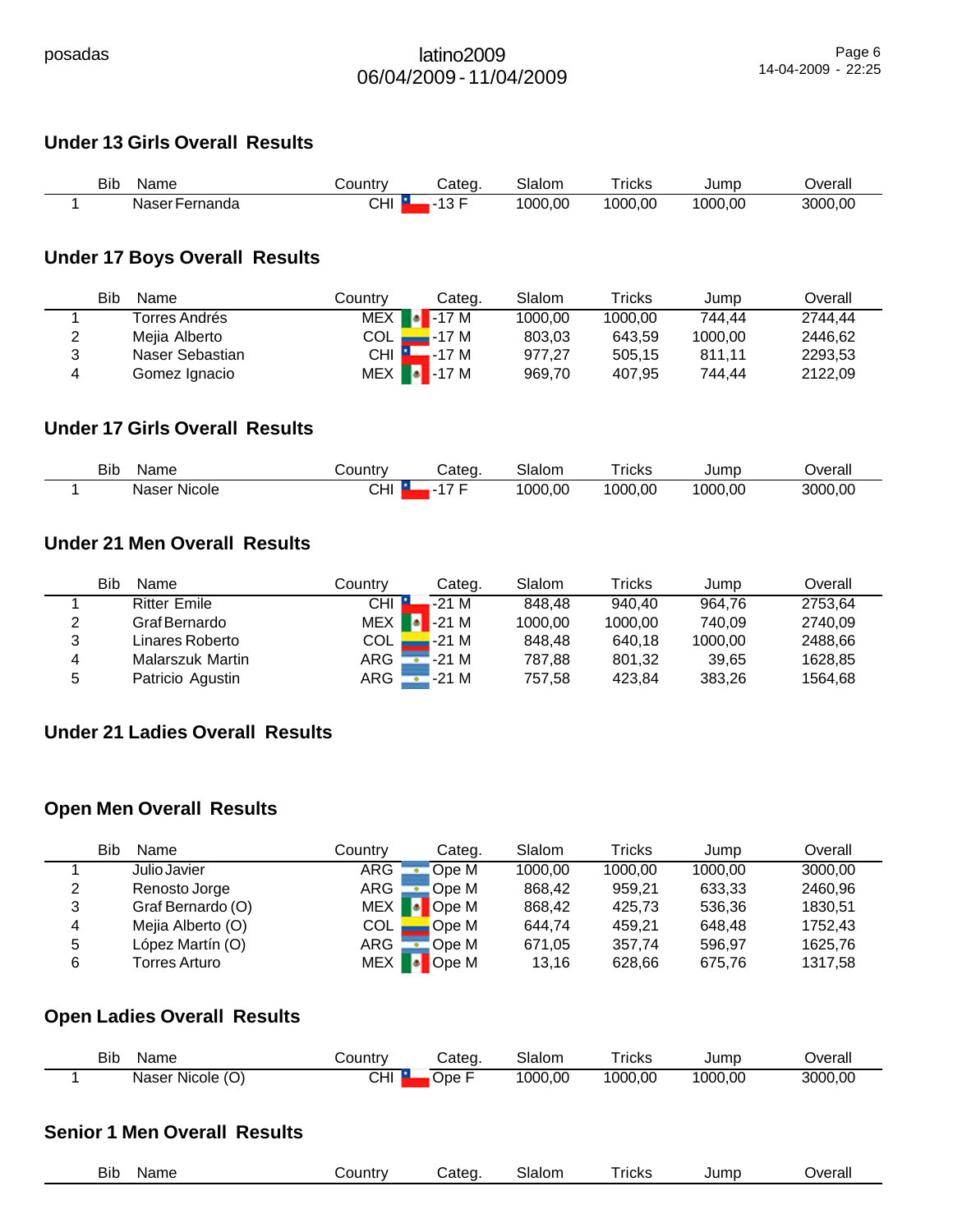| posadas |                    |         | latino2009<br>06/04/2009 - 11/04/2009 |         |         |         | Page 7<br>14-04-2009 - 22:25 |
|---------|--------------------|---------|---------------------------------------|---------|---------|---------|------------------------------|
|         | <b>Bib</b><br>Name | Country | Categ.                                | Slalom  | Tricks  | Jump    | Overall                      |
|         | López Martín       | ARG     | Se1 M                                 | 1000.00 | 1000.00 | 1000.00 | 3000.00                      |
| າ       | Giorgis German     | ARG     | Se1 M                                 | 666.67  | 801,17  | 654.62  | 2122.46                      |

# **Senior 1 Ladies Overall Results**

# **Senior 2 Men Overall Results**

| <b>Bib</b> | Name                       | ∟ountr∨ت         | Cated.            | Slalom  | ricks   | Jump    | Overall |
|------------|----------------------------|------------------|-------------------|---------|---------|---------|---------|
|            | Ritter<br>$\sim$<br>Robert | $\sim$ 11<br>◡⊓ા | Se <sub>2</sub> M | 1000.00 | 1000.00 | 1000,00 | 3000.00 |

# **Senior 2 Ladies Overall Results**

# **Under 13 Boys Slalom Results**

Homologation: World record

|   | Bib<br>Name           | Countrv      | Categ.          | eliminatoria  | final         | Overall |  |
|---|-----------------------|--------------|-----------------|---------------|---------------|---------|--|
|   | Trejo Diego           | <b>MEX</b>   | $\bullet$ -13 M | 2,00/55/13.00 | 2,00/55/13.00 | 1000.00 |  |
| 2 | Pigozzi Robert        | $DOM - 13 M$ |                 | 2,50/55/14.25 | 2,50/55/16.00 | 855.26  |  |
| 3 | Desgroux Nicolas      | CHI H        | -13 M           | 4.00/52/16.00 | 4.50/49       | 276.32  |  |
| 4 | Giorgis Ignacio       | $ARG - 13 M$ |                 | 4.00/46       | 4.50/43       | 105.26  |  |
| 5 | <b>Zohar Patricio</b> | ARG          | -13 M           |               |               |         |  |

# **Under 13 Girls Slalom Results**

Homologation: World record

|        | Bib<br>Name        | Countrv      | Categ.          | eliminatoria  | final         | Overall |  |
|--------|--------------------|--------------|-----------------|---------------|---------------|---------|--|
|        | Naser Fernanda     | CHI L        | .-13 F          | 2.50/52/14.25 | 2,00/52/13.00 | 1000.00 |  |
| っ<br>∠ | Gonzalez Valentina | CHI <b>E</b> | $-13 F$         | 4.00/52/16.00 | 4.00/52/16.00 | 736.84  |  |
| 3      | Cuglievan Natalia  | <b>PER</b>   | $\bullet$ -13 F | 3,00/52/16.00 | 4.00/52/16.00 | 736,84  |  |
| 4      | <b>Boher Lara</b>  | ARG <b>L</b> | $-13F$          | 3.50/46       | 2.50/49       | 381.58  |  |
| 5      | Giordano Paloma    | $ARG$ $\Box$ | '-13 F          | 0.00/37 Mini  |               |         |  |

#### **Under 17 Boys Slalom Results**

|   | Homologation: World record |                    |                   |               |               |         |  |  |  |
|---|----------------------------|--------------------|-------------------|---------------|---------------|---------|--|--|--|
|   | Bib<br>Name                | Country            | Categ.            | eliminatoria  | final         | Overall |  |  |  |
|   | Torres Andrés              | <b>MEX</b>         | $-17M$            | 2,00/58/12.00 | 3,00/58/12.00 | 1000,00 |  |  |  |
| 2 | Naser Sebastian            | CHI <sup>H</sup>   | . -17 M           | 2,00/58/12.00 | 2,25/58/12.00 | 977,27  |  |  |  |
| 3 | Gomez Ignacio              | MEX <sup>1</sup>   | $-17M$            | 2,00/58/12.00 | 2,00/58/12.00 | 969,70  |  |  |  |
| 4 | Gana Luis Eugenio          | CHI <sup>I</sup> L | <b>-</b> -17 M    | 3,00/58/13.00 |               | 818.18  |  |  |  |
| 5 | Mejia Alberto              | COL <sub>-</sub>   | -17 M             | 2,50/58/13.00 |               | 803,03  |  |  |  |
| 6 | Monassi Arthur             |                    | <b>BRA</b> • 17 M | 3,50/58/14.25 |               | 651,52  |  |  |  |
| 6 | <b>Snihur Nicolas</b>      | $ARG - 17 M$       |                   | 3,50/58/14.25 |               | 651,52  |  |  |  |

# **Under 17 Girls Slalom Results**

| Bib<br>Name      | Countrv | Categ.               | eliminatoria  | final         | Overall |  |
|------------------|---------|----------------------|---------------|---------------|---------|--|
| Cuglievan Ivanna |         | $PER$ $\bullet$ 17 F | 2.00/55/13.00 | 0.00/55/12.00 | 1363.64 |  |
| Naser Nicole     | CHI     | $-17F$               | 3.00/55/16.00 | 4.00/55/14.25 | 1000.00 |  |
| Treio Fernanda   |         | $MEX$ -17 F          | 2,00/55/16.00 | 3.00/55/16.00 | 681,82  |  |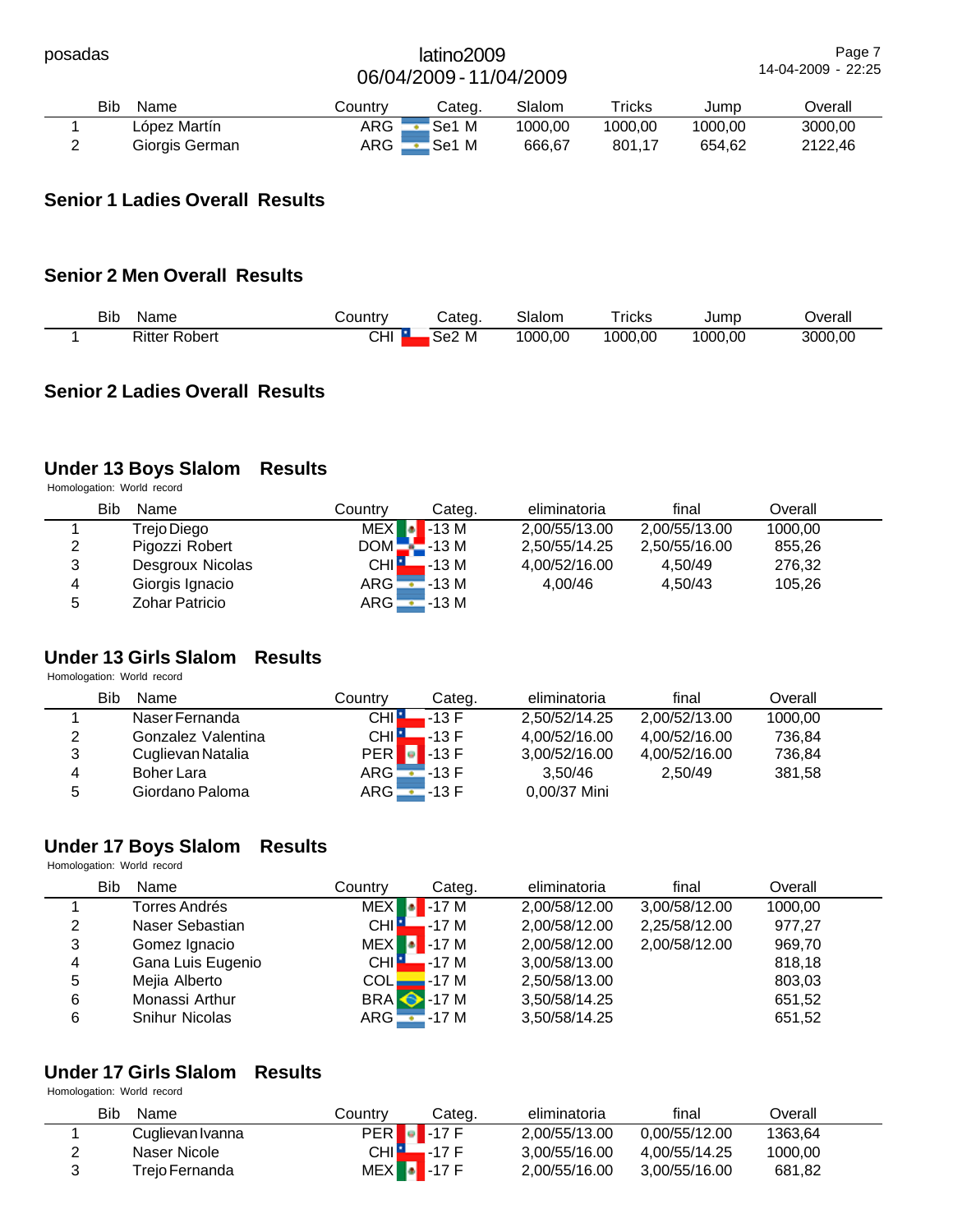# **Under 21 Men Slalom Results**

Homologation: World record

|   | <b>Bib</b><br>Name  | Country             | Categ.                             | eliminatoria  | final         | Overall |  |
|---|---------------------|---------------------|------------------------------------|---------------|---------------|---------|--|
|   | Graf Bernardo       | <b>MEX</b>          | $-21M$                             | 3,00/58/11.25 | 5,50/58/12.00 | 1000,00 |  |
| 2 | Castro Pablo        | CHI I               | $-21M$                             | 4,00/58/12.00 | 4,00/58/12.00 | 848,48  |  |
| 3 | Linares Roberto     | COL                 | $-21M$                             | 2,50/58/12.00 | 4,00/58/12.00 | 848,48  |  |
| 3 | <b>Ritter Emile</b> | CHI <mark>IL</mark> | . -21 M                            | 4,00/58/12.00 | 2,50/58/12.00 | 848.48  |  |
| 5 | Malarszuk Martin    | $\overline{ARG}$    | '-21 M<br>$\overline{\phantom{0}}$ | 2,00/58/12.00 |               | 787,88  |  |
| 6 | Patricio Agustin    | ARG <b>L</b>        | $-21M$                             | 1,00/58/12.00 |               | 757.58  |  |
|   | Castro Francisco    | <b>CHIL</b>         | -21 M                              | 5,50/58/13.00 |               | 712,12  |  |
| 8 | Mustafa Mario       | <b>PER</b>          | -21 M                              | 4,50/58/18.25 |               | 136,36  |  |

# **Under 21 Ladies Slalom Results**

Homologation: World record

| Bib<br>Name    | Country                    | Categ. | eliminatoria  | final         | Dverall |  |
|----------------|----------------------------|--------|---------------|---------------|---------|--|
| Delgado Angela | COLI                       | ∡-21 F | 3.50/55/13.00 | 1.00/55/12.00 | 1000.00 |  |
| Negrao Juliana | <b>BRA</b> $\bullet$ -21 F |        | 3.00/55/13.00 | 5.00/55/13.00 | 920,00  |  |

# **Open Men Slalom Results**

Homologation: World record

|   | Bib<br>Name       | Countrv          | Categ. | eliminatoria  | final         | Overall |  |
|---|-------------------|------------------|--------|---------------|---------------|---------|--|
|   | Julio Javier      | ARG              | Ope M  | 2,00/58/10.75 | 1,00/58/10.75 | 1000,00 |  |
| າ | Renosto Jorge     | ARG :            | Ope M  | 0,50/58/11.25 | 3,00/58/11.25 | 868.42  |  |
| 3 | Graf Bernardo (O) | <b>MEX</b>       | Ope M  | 0,50/58/12.00 | 3,00/58/11.25 | 868.42  |  |
| 4 | Chicharro Diego   | CHI <sup>P</sup> | Ope M  | 2,50/58/12.00 | 1.50/58/11.25 | 828,95  |  |
| 5 | López Martín (O)  | ARG -            | Ope M  | 1,50/58/12.00 | 1,50/58/13.00 | 671,05  |  |
| 6 | Mejia Alberto (O) | COLI             | Ope M  | 0.50/58/12.00 | 0.50/58/12.00 | 644,74  |  |
|   | Torres Arturo     | <b>MEX</b>       | Ope M  | 0,50/58/18.25 |               | 13,16   |  |

#### **Open Ladies Slalom Results** Homologation: World record

|   | Bib<br>Name          | Country            | Categ.    | eliminatoria  | final         | Overall |  |
|---|----------------------|--------------------|-----------|---------------|---------------|---------|--|
|   | Vinuales Veronica    | ARG.               | Ope F     | 2.50/55/14.25 | 3,00/55/12.00 | 1800.00 |  |
| 2 | Negrao Juliana (O)   |                    | BRA Ope F | 4.00/55/14.25 | 3.00/55/13.00 | 1400.00 |  |
| 3 | Cuglievan Ivanna (O) | PER <b>.</b>       | Ope F     | 1,50/55/13.00 | 2.00/55/13.00 | 1333,33 |  |
| 4 | Naser Nicole (O)     | CHI <mark>-</mark> | Ope F     | 3,00/55/14.25 | 4,00/55/16.00 | 1000,00 |  |
|   | Mara Malarczuk       | ARG                | Ope F     | 3,00/55/18.25 | 3,00/55/18.25 | 200,00  |  |

# **Senior 1 Men Slalom Results**

Homologation: World record

|   | Bib<br>Name          | Countrv | Categ. | eliminatoria  | final         | Overall |  |
|---|----------------------|---------|--------|---------------|---------------|---------|--|
|   | López Martín         | ARG .   | Se1 M  | 6.00/55/14.25 | 3.00/55/11.25 | 1000,00 |  |
| 2 | Giordano Carlos      | ARG L   | Se1 M  | 0.50/55/12.00 | 2.50/55/12.00 | 803.03  |  |
| 3 | Giorgis German       | ARG -   | Se1 M  | 2.50/55/13.00 | 4.00/55/13.00 | 666,67  |  |
| 4 | Castro Larrain Pablo | CHI∎    | .Se1 M | 3.00/55/14.25 | 3.00/55/13.00 | 636,36  |  |

#### **Senior 1 Ladies Slalom Results** Homologation: World record

| Bib<br>Name          | شountr⊾            | `ateg.        | <br>eliminatoria | $\cdot$<br>tınal                       | )verall |  |
|----------------------|--------------------|---------------|------------------|----------------------------------------|---------|--|
| Maria<br>Ines<br>'e∠ | DO.<br>"<br>. טוור | r<br>∹≏'<br>ື | .00/52           | $\sim$ $\sim$ $\sim$<br>00/5!<br>ت∠.ه+ | 0,00    |  |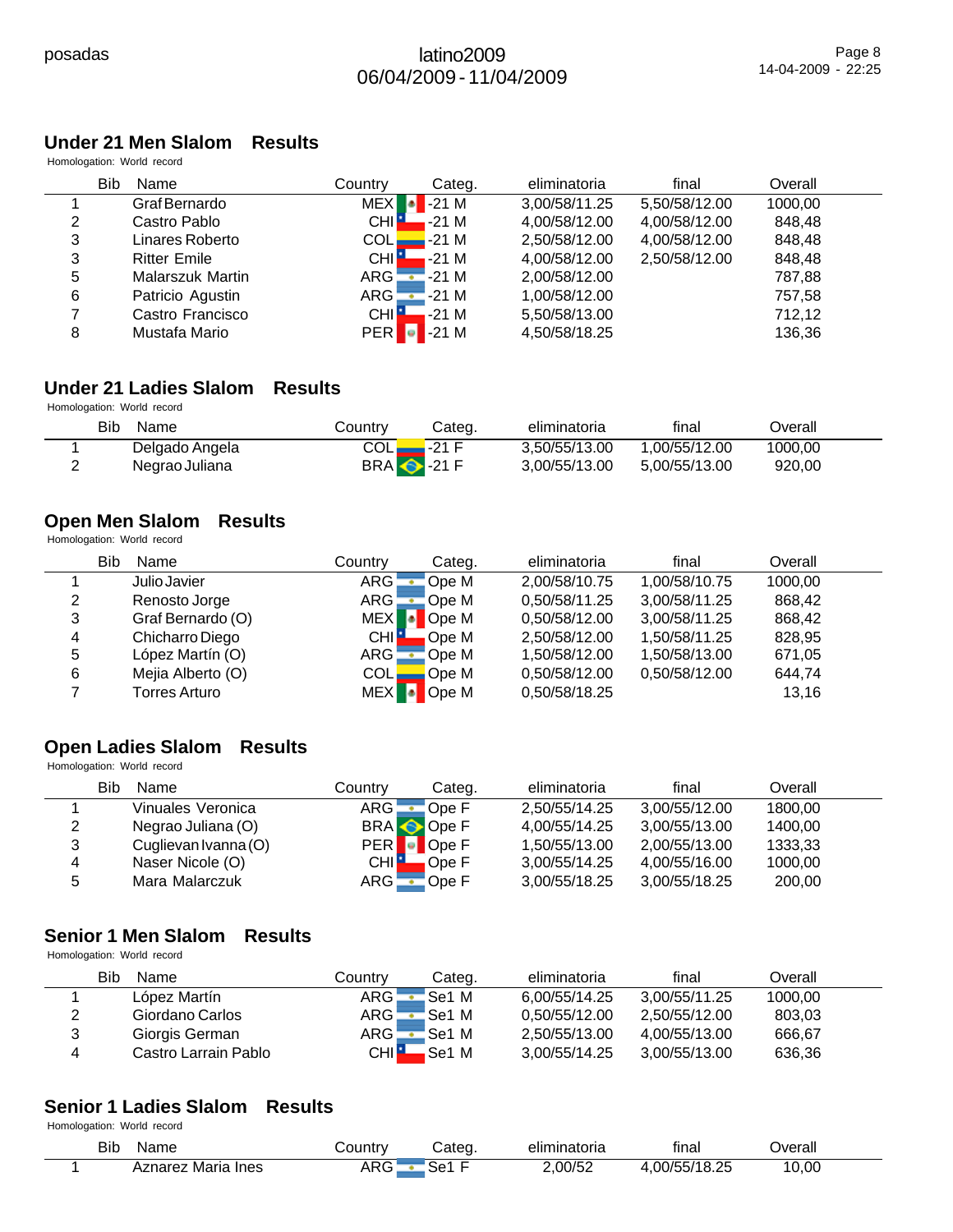# **Senior 2 Men Slalom Results**

Homologation: World record

|   | <b>Bib</b><br>Name   | Country           | Categ.             | eliminatoria  | final                                       | Overall |  |
|---|----------------------|-------------------|--------------------|---------------|---------------------------------------------|---------|--|
|   | Cuglievan Juan C     | <b>PER</b>        | Se <sub>2</sub> M  | 0,50/55/10.75 | 3,00/55/11.25                               | 1328,12 |  |
| 2 | Negrao Rafael        |                   | BRA Se2 M          | 3,00/55/11.25 | 1,50/55/11.25                               | 1218,75 |  |
| 3 | Rosemberg Ruben      | CHI <sup>H</sup>  | Se2 M              | 1,50/55/11.25 | 2,00/55/11.25<br>(Tie break: 2,00/55/11.25) | 1187,50 |  |
| 4 | Peschiera Gonzalo    |                   | PER <b>C</b> Se2 M | 1,50/55/11.25 | 2.00/55/11.25<br>(Tie break: 1,50/55/11.25) | 1187.50 |  |
| 5 | <b>Ritter Robert</b> | CHI <sup>-L</sup> | Se2 M              | 2,00/55/12.00 | 2,50/55/14.25                               | 1000,00 |  |
| 6 | Desgroux Carlos      | CHI <sup>1</sup>  | Se2 M              | 2,00/55/13.00 |                                             | 812,50  |  |
|   | Collazo Carlos       | ARG:              | Se <sub>2</sub> M  | 3,50/55/16.00 |                                             | 484.38  |  |
| 8 | Crudele Jorge        | ARG .             | Se <sub>2</sub> M  | 5,00/55/18.25 |                                             | 343,75  |  |
| 9 | Lassaga Alejandro    | ARG -             | Se <sub>2</sub> M  | 0,25/55/18.25 |                                             | 195,31  |  |

### **Senior 2 Ladies Slalom Results**

# **Under 13 Boys Tricks Results**

Homologation: World record

|   | Bib<br>Name     | Countrv | Cateɑ.                | eliminatoria | final | Overall |  |
|---|-----------------|---------|-----------------------|--------------|-------|---------|--|
|   | Trejo Diego     |         | $MEX$ $\bullet$ -13 M | 4040         | 4540  | 1000,00 |  |
| ← | Giorgis Ignacio | $ARG -$ | '-13 M                | 1340         | 1770  | 389.87  |  |
| J | Zohar Patricio  | ARG     | -13 M                 | 870          | 650   | 191,63  |  |

# **Under 13 Girls Tricks Results**

Homologation: World record

|   | Bib<br>Name        | Countrv          | Cateɑ.          | eliminatoria | final | Overall |  |
|---|--------------------|------------------|-----------------|--------------|-------|---------|--|
|   | Cuglievan Natalia  | <b>PER</b>       | $\bullet$ -13 F | 3430         | 3670  | 1048.57 |  |
| ົ | Naser Fernanda     | CHI <sup>n</sup> | .-13 F          | 3110         | 3500  | 1000.00 |  |
| 2 | Gonzalez Valentina | CHI L            | .-13 F          | 1110         | 1820  | 520.00  |  |
|   | Giordano Paloma    | $ARG$ $\qquad$   | '-13 F          | 530          | 400   | 151.43  |  |

# **Under 17 Boys Tricks Results**

Homologation: World record

|        | Bib<br>Name     | Countrv | Categ.                | eliminatoria | final | Overall |  |
|--------|-----------------|---------|-----------------------|--------------|-------|---------|--|
|        | Torres Andrés   |         | $MEX$ -17 M           | 4970         | 6790  | 1000.00 |  |
| ົ<br>∠ | Mejia Alberto   |         | $COL$ $\_\_$ -17 M    | 4370         | 3750  | 643,59  |  |
| ີ      | Naser Sebastian |         | $CHI$ -17 M           | 810          | 3430  | 505,15  |  |
| 4      | Gomez Ignacio   |         | $MEX$ $\bullet$ -17 M | 2770         | 2610  | 407,95  |  |

# **Under 17 Girls Tricks Results**

Homologation: World record

| Bib<br>Name    | Country    | Categ.      | eliminatoria | final | ⊃verall |  |
|----------------|------------|-------------|--------------|-------|---------|--|
| Naser Nicole   | CHI∎       | ィフ ロ<br>- 1 | 4000         | 4870  | 1000,00 |  |
| Trejo Fernanda | <b>MEX</b> | $-17F$      | 3610         | 3730  | 765,91  |  |

#### **Under 21 Men Tricks Results**

| Bit<br>$-$<br>n<br>vame | ountry<br>1 M | וה | าatorıa<br>ΝП | tınol<br>ша | . Wer<br>erall |  |
|-------------------------|---------------|----|---------------|-------------|----------------|--|
|                         |               |    |               |             |                |  |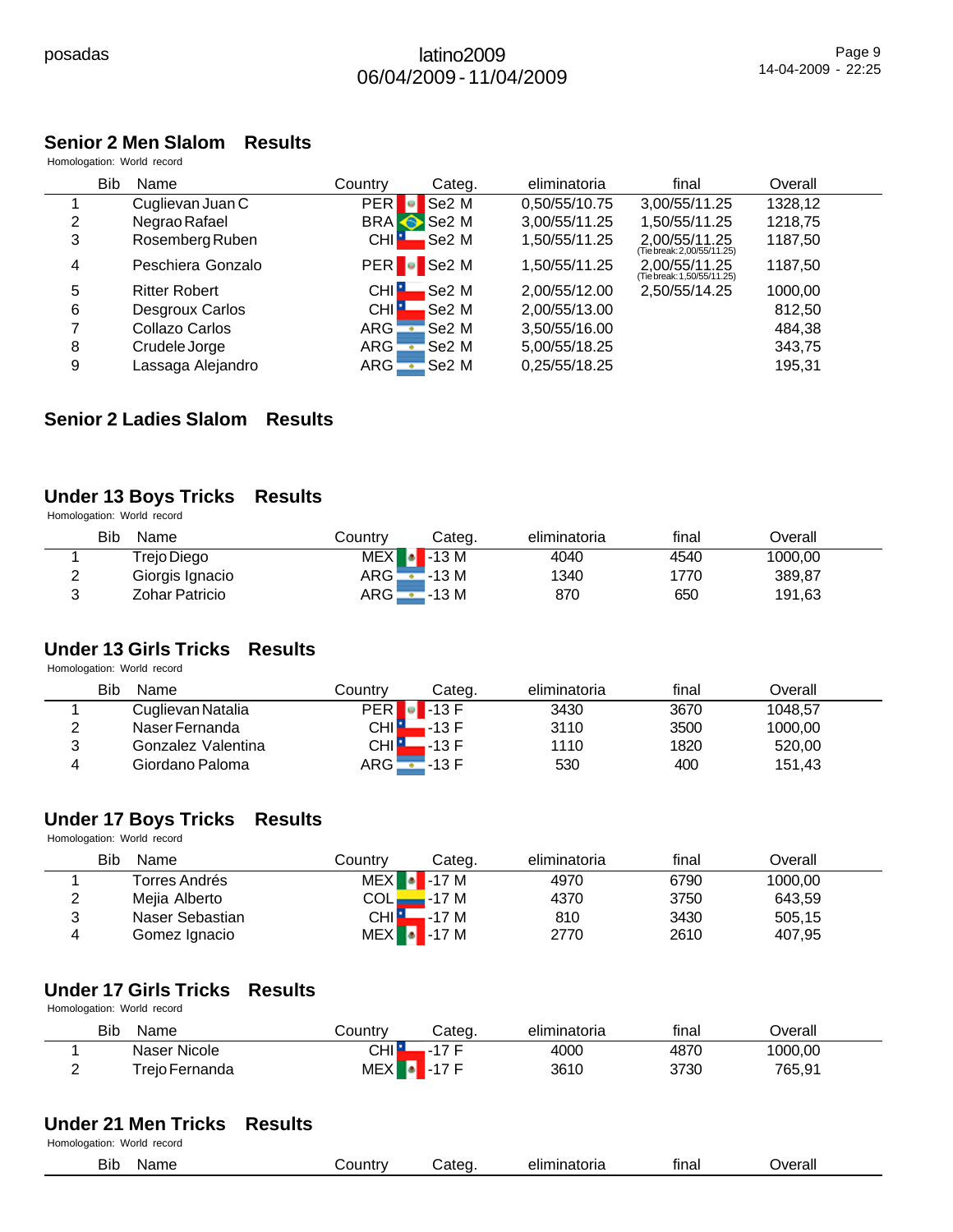Page 10 14-04-2009 - 22:25

|   | Bib<br>Name         | Countrv      | Categ.        | eliminatoria | final | Overall |  |
|---|---------------------|--------------|---------------|--------------|-------|---------|--|
|   | Graf Bernardo       | <b>MEX</b>   | $\sqrt{21}$ M | 4530         | 3710  | 1000,00 |  |
|   | <b>Ritter Emile</b> | CHI L        | $-21M$        | 4260         | 3500  | 940.40  |  |
| 3 | Malarszuk Martin    | $ARG -$      | -21 M         | 2930         | 3630  | 801,32  |  |
| 4 | Linares Roberto     | COLI         | -21 M         | 2900         | 2080  | 640,18  |  |
| 5 | Patricio Agustin    | ARG <b>L</b> | $-21M$        | 1920         |       | 423,84  |  |

# **Under 21 Ladies Tricks Results**

Homologation: World record

| Bib<br>Name    | Country                    | Categ. | eliminatoria | final | <b>Dverall</b> |  |
|----------------|----------------------------|--------|--------------|-------|----------------|--|
| Delgado Angela | COLI                       | ∡-21 F | 5220         | 6550  | 1000.00        |  |
| Negrao Juliana | <b>BRA</b> $\bullet$ -21 F |        | 2380         | 3030  | 462,60         |  |

# **Open Men Tricks Results**

Homologation: World record

| Bib | Name              | Country    | Categ. | eliminatoria | final | Overall |  |
|-----|-------------------|------------|--------|--------------|-------|---------|--|
|     | Julio Javier      | <b>ARG</b> | Ope M  | 9560         | 7870  | 1000.00 |  |
| 2   | Renosto Jorge     | ARG        | Ope M  | 9170         | 7670  | 959,21  |  |
| 3   | Torres Arturo     | <b>MEX</b> | Ope M  | 5760         | 6010  | 628,66  |  |
| 4   | Mejia Alberto (O) | COLI       | Ope M  | 3960         | 4390  | 459.21  |  |
| 5   | Graf Bernardo (O) | <b>MEX</b> | Ope M  | 3510         | 4070  | 425,73  |  |
| 6   | López Martín (O)  | ARG¦       | Ope M  | 3220         | 3420  | 357,74  |  |
|     | Chicharro Diego   | <b>CHI</b> | Ope M  | 2670         |       | 279.29  |  |
| 8   | Muñoz Miguel      | ARG        | Ope M  | 2220         |       | 232,22  |  |

# **Open Ladies Tricks Results**

Homologation: World record

| Bib<br>Name        | こountry          | Cateɑ.       | eliminatoria | final | ⊃verall |  |
|--------------------|------------------|--------------|--------------|-------|---------|--|
| Naser Nicole (O)   | CHI∎             | <b>Ope F</b> | 4740         | 4250  | 1000,00 |  |
| Negrao Juliana (O) | <b>BRA</b> Ope F |              | 2580         | 3030  | 639,24  |  |

# **Senior 1 Men Tricks Results**

Homologation: World record

|   | <b>Bib</b><br>Name | Countrv            | Cateɑ. | eliminatoria | final | ⊃verall |  |
|---|--------------------|--------------------|--------|--------------|-------|---------|--|
|   | López Martín       | ARG <mark>-</mark> | 'Se1 M | 3420         | 2920  | 1000.00 |  |
| っ | Giorgis German     | $ARG -$            | 'Se1 M | 2740         | 2190  | 801,17  |  |
| ົ | Giordano Carlos    | $ARG -$            | 'Se1 M | 2640         | 1230  | 771,93  |  |

# **Senior 2 Men Tricks Results**

Homologation: World record

|   | Bib<br>Name          | Countrv            | Cateɑ.            | eliminatoria | final | Overall |  |
|---|----------------------|--------------------|-------------------|--------------|-------|---------|--|
|   | Negrao Rafael        |                    | BRA Se2 M         | 3520         | 3220  | 1201,37 |  |
|   | <b>Ritter Robert</b> | CHI <mark>H</mark> | Se2 M             | 2640         | 2930  | 1000,00 |  |
| າ | Crudele Jorge        | ARG <b>.</b>       | Se <sub>2</sub> M | 2130         | 2360  | 805.46  |  |
|   | Lassaga Alejandro    | ARG !              | Se2 M             | 490          | 370   | 167,24  |  |

# **Under 13 Boys Jump Results**

| Bib<br>Name    | じountry | Categ.                | eliminatoria | final | ⊃verall |  |
|----------------|---------|-----------------------|--------------|-------|---------|--|
| Trejo Diego    |         | $MEX$ $\bullet$ -13 M | 28.9m        | 28,9m | 1000.00 |  |
| Pigozzi Robert |         | $DOM - 13 M$          | 20.7m        | 22,3m | 258,43  |  |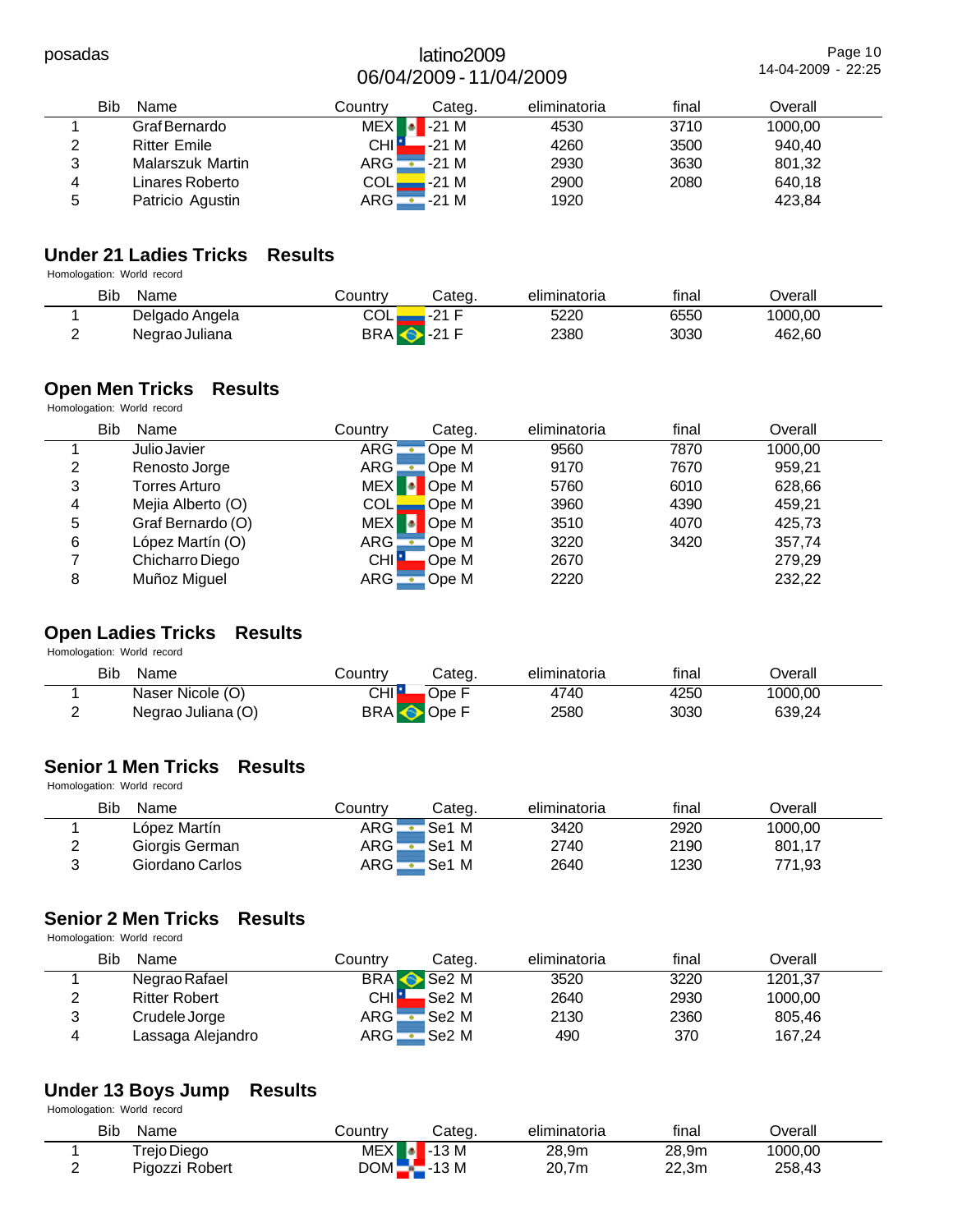# **Under 13 Girls Jump Results**

Homologation: World record

| Bib<br>Name         | ∟ountr∨ | Categ                     | eliminatoria | $\overline{\phantom{a}}$<br>tınal | Jverall |  |
|---------------------|---------|---------------------------|--------------|-----------------------------------|---------|--|
| -ernanda<br>Naser ⊦ | CHI I   | $\sim$ $\sim$<br>. .<br>ັ | 7,3m         | 1 5<br>5.9 <sub>m</sub>           | 1000.00 |  |

# **Under 17 Boys Jump Results**

Homologation: World record

|   | Bib<br>Name       | Countrv            | Categ.                | eliminatoria      | final | Overall |  |
|---|-------------------|--------------------|-----------------------|-------------------|-------|---------|--|
|   | Mejia Alberto     | COLI               | -17 M                 | 43.7m             | 47.0m | 1000,00 |  |
| 2 | Naser Sebastian   | CHI <mark>H</mark> | .-17 M                | 39.4m             | 41.9m | 811,11  |  |
| 3 | Gomez Ignacio     |                    | $MEX$ $\bullet$ -17 M | 38,1m             | 40,1m | 744.44  |  |
| 4 | Torres Andrés     |                    | $MEX$ $\bullet$ -17 M | 37.2 <sub>m</sub> | 40.1m | 744.44  |  |
| 5 | Gana Luis Eugenio |                    | $CHI$ -17 M           | 30.4 <sub>m</sub> | 31,3m | 418,52  |  |

# **Under 17 Girls Jump Results**

Homologation: World record

| Bib | Name                     | ∵ountrٽ                     | ∵ateɑ | eliminatoria | $\cdots$<br>tinal<br>____ | ⊃verall |
|-----|--------------------------|-----------------------------|-------|--------------|---------------------------|---------|
|     | .<br>: Nicole :<br>Naser | $\sim$<br>. <b>.</b><br>◡⊓ા | $ -$  | 24,3m        | 26.2 <sub>m</sub>         | 1000,00 |

#### **Under 21 Men Jump Results**

Homologation: World record

|   | Bib<br>Name         | Country    | Categ.              | eliminatoria | final | Overall |  |
|---|---------------------|------------|---------------------|--------------|-------|---------|--|
|   | Castro Pablo        | <b>CHI</b> | $-21M$              | 50.1m        | 52.1m | 1193,83 |  |
| 2 | Linares Roberto     | COLL       | $-21M$              | 46.8m        | 47.7m | 1000,00 |  |
| 3 | <b>Ritter Emile</b> | CHI H      | .-21 M              | 46.7m        | 46.9m | 964,76  |  |
| 4 | Graf Bernardo       |            | $MEX$ $\cdot$ -21 M | 41.8m        | 39.7m | 740,09  |  |
| 5 | Patricio Agustin    |            | $ARG - 21 M$        | 33,7m        |       | 383,26  |  |
| 6 | Malarszuk Martin    |            | $ARG - 21 M$        | 25,9m        | 24.7m | 39,65   |  |

# **Under 21 Ladies Jump Results**

#### **Open Men Jump Results**

Homologation: World record

|   | Bib<br>Name       | Countrv    | Categ.         | eliminatoria | final | Overall |
|---|-------------------|------------|----------------|--------------|-------|---------|
|   | Julio Javier      | ARG:       | 'Ope M         | 57.1m        | 58.0m | 1000,00 |
| っ | Torres Arturo     | <b>MEX</b> | <b>D</b> Ope M | 47,3m        | 46,7m | 675,76  |
| 3 | Mejia Alberto (O) | COLI       | Ope M          | 45.4m        | 46.4m | 648.48  |
| 4 | Renosto Jorge     | ARG:       | Ope M          | 45.9m        | 44.6m | 633,33  |
| 5 | López Martín (O)  | ARG        | Ope M          | 43,7m        | 44.7m | 596,97  |
| 6 | Graf Bernardo (O) |            | MEX   • Ope M  | 41,6m        | 42.7m | 536,36  |

#### **Open Ladies Jump Results** Homologation: World record

| Bib | Name             | `ountrv  | ∶ateɑ | eliminatoria | $\cdots$<br>final | <b>Verall</b> |  |
|-----|------------------|----------|-------|--------------|-------------------|---------------|--|
|     | Naser Nicole (O) | --<br>ᅁᄟ | )pe   | 25,0m        | っに<br>8m,         | 000,00        |  |

# **Senior 1 Men Jump Results**